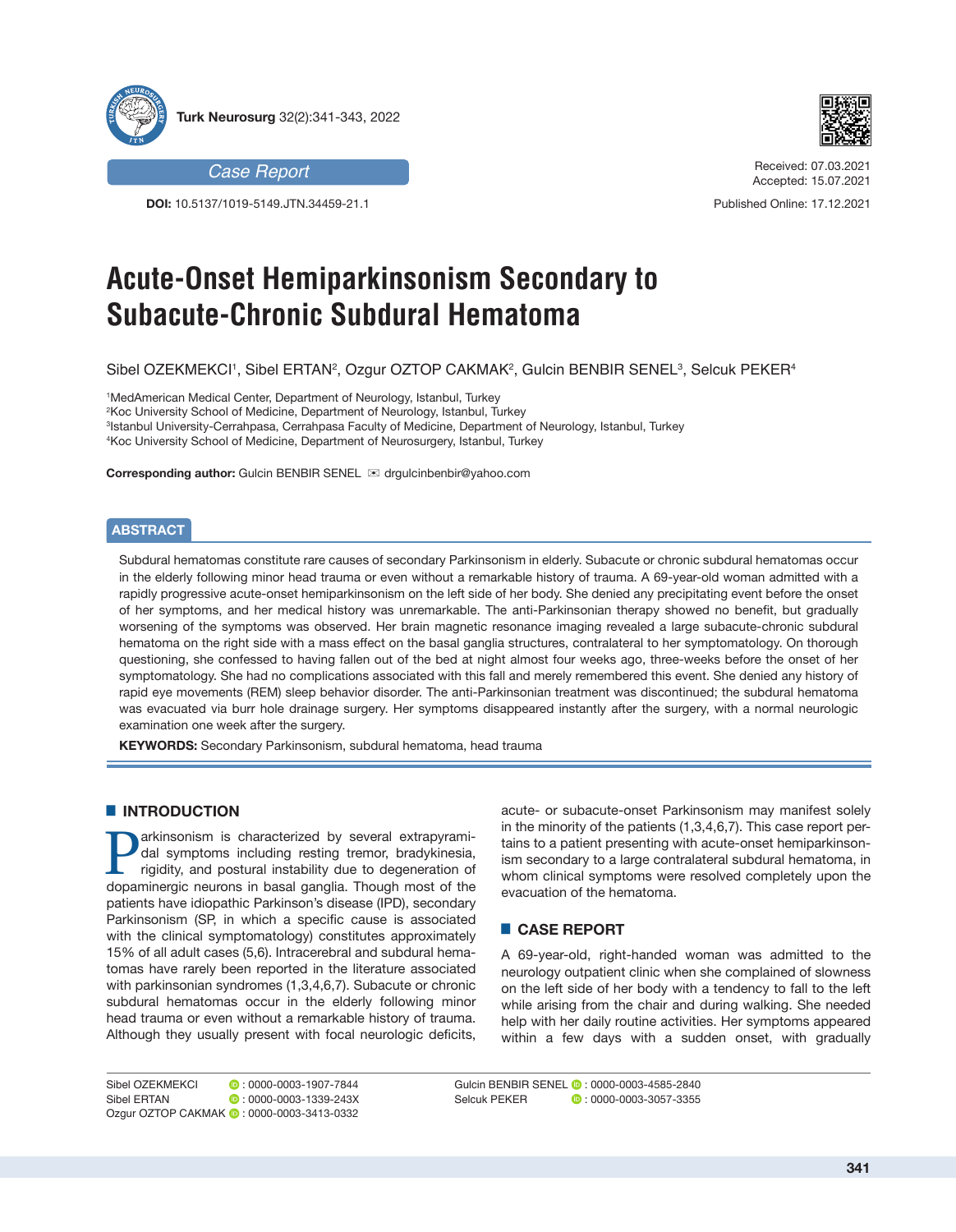worsening conditions. She denied any precipitating event before the onset of her symptoms, and her medical history was otherwise unremarkable. She was on anti-aggregant treatment (acetyl salicylic acid, 100 mg/day) for the protection against the cardiovascular events. Her family history was also unremarkable.

She has been admitted to another center one week ago, and diagnosed as having IPD. A dopaminergic therapy (levodopa, 450 mg/day) was initiated, which showed no benefit with progressively worsening of the symptoms, causing difficulty in standing up from a chair or walk without assistance. Neurological examination of the patient revealed mild hypomimia on the left side of her face, severe bradykinesia and rigidity on the left side of her body. She had a stooped posture with marked postural instability. The total score of the Unified Parkinson's Disease Rating Scale was 46 points (Part I:2 points, Part II:20 points, and Part III:24 points).

Her brain magnetic resonance imaging (MRI) revealed a large subacute-chronic subdural hematoma on the right side, contralateral to her symptomatology, displacing the midline structures to the left with a mass effect on the basal ganglia structures (Figure 1A, B). Figure 1A shows a small epidural hematoma that was noticed on the left side.

On thorough questioning, she confessed to having fallen out of the bed at night almost four weeks ago, three weeks before the onset of her symptomatology. She presented no complications associated with this fall and merely remembered this event. She denied any history of rapid eye movements (REM) sleep behavior disorder.

The anti-parkinsonian treatment was discontinued; the subdural hematoma was evacuated via burr hole drainage surgery. Her symptoms disappeared instantly after the surgery, with a normal neurologic examination one week after the surgery.

An informed consent form was signed by the patient.

#### █ **DISCUSSION**

The incidence of operatively treated chronic subdural hematomas in the elderly population varies between 36.6 and 91/100,000/year (9). Secondary Parkinsonism, rarely associated with the subdural hematoma, was reported in four out of 1,289 patients with chronic subdural hematoma (0.003%) in one series (6). The interval between the event and the onset of symptoms may vary from few days to months. Few patients with Parkinsonism may also show pyramidal findings on neurologic examination. Although levodopa therapy is reported to be beneficial in the literature (4), most of the patients show resistance to anti-Parkinsonian therapy, contrary to IPD; surgical treatment is almost always curative (2,3,6,7).

The patient presented here developed rapidly progressive severe Parkinsonian symptoms of acute onset, which were prominently unilateral; the motor features were disproportionately more severe than the non-motor symptoms. All of these characteristics are alarming for an underlying etiology and secondary Parkinsonism (4). Moreover, the unresponsiveness to the initial levodopa therapy is also unexpected in idiopathic cases. Although the patient revealed no history of any precipitating event on admission, a large subacute-chronic subdural hematoma with a mass effect on the basal ganglia structures was observed. On specific questioning, she admitted of a fall from the bed at night, which was a minor event to recall, about three weeks earlier than the symptom onset. Subdural hematomas may also occur without any history of head trauma or from a minor trauma (9), for which subacute-chronic subdural hematomas should be kept in mind in elderly patients, especially if they are on anti-aggregant or anti-coagulant therapy, as in our patient. The Parkinsonian symptoms of our patient disappeared completely post removal of subdural hematoma, as in almost all cases reported in the medical literature (3,6,7).

Parkinsonism in the patients with subdural hematoma was suggested to result directly from the mechanical pressure



**Figure 1:** Axial **(A)** and coronal **(B)** brain magnetic resonance imaging (MRI) shows a large subdural hematoma on the right side causing a major shift in the midline structures as well as basal ganglia (large arrow), with a small epidural hematoma on the left side (small arrow).